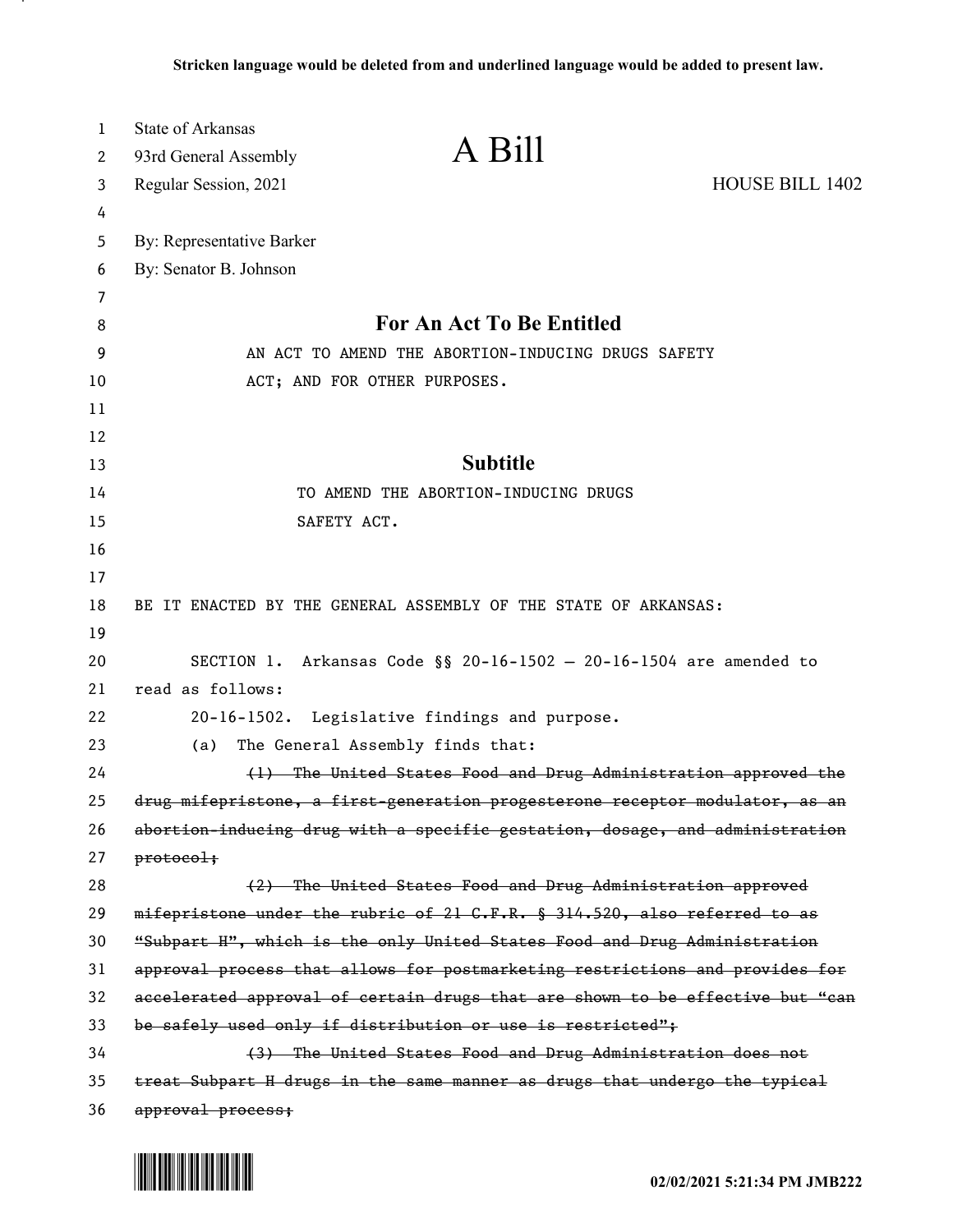HB1402

| 1  | (4) As approved by the United States Food and Drug                            |
|----|-------------------------------------------------------------------------------|
| 2  | Administration and as outlined in the final printed labeling of mifepristone, |
| 3  | an abortion by mifepristone consists of three (3) two-hundred-milligram       |
| 4  | tablets of mifepristone taken orally, followed by two (2) two hundred-        |
| 5  | microgram tablets of misoprostol taken orally, through forty-nine (49) days   |
| 6  | from the first day of the woman's last menstrual period;                      |
| 7  | (5) The patient is to return for a follow-up visit in order to                |
| 8  | confirm that a complete termination of pregnancy has occurred;                |
| 9  | (6) This United States Food and Drug Administration-approved                  |
| 10 | protocol is referred to as the "Mifeprex regimen";                            |
| 11 | (7) This treatment requires three (3) office visits by the                    |
| 12 | patient, and the dosages may only be administered in a clinic, medical        |
| 13 | office, or hospital and under supervision of a physician;                     |
| 14 | (8) The final printed labeling of Mifeprex outlines the United                |
| 15 | States Food and Drug Administration-approved dosage and administration of     |
| 16 | both drugs in the Mifeprex regimen, namely mifepristone and misoprostol;      |
| 17 | (9) When the United States Food and Drug Administration approved              |
| 18 | the Mifeprex regimen under Subpart H, it did so with certain restrictions     |
| 19 | such as the requirement that the distribution and use of the Mifeprex regimen |
| 20 | must be under the supervision of a physician who has the ability to assess    |
| 21 | the duration of pregnancy, diagnose ectopic pregnancies, and provide surgical |
| 22 | intervention or has made plans to provide surgical intervention through other |
| 23 | qualified physicians;                                                         |
| 24 | (10) One (1) of the restrictions imposed by the United States                 |
| 25 | Food and Drug Administration as part of its Subpart H approval is a written   |
| 26 | agreement that must be signed by both the physician and patient;              |
| 27 | (11) In that agreement, the woman, along with the physician,                  |
| 28 | attests to the following, among other statements:                             |
| 29 | (A) "I believe I am no more than 49 days (7 weeks)                            |
| 30 | pregnant";                                                                    |
| 31 | (B) "I understand that I will take misoprostol in my                          |
| 32 | provider's office two days after I take Mifeprex (Day 3)"; and                |
| 33 | (C) "I will do the following: return to my provider's                         |
| 34 | office in 2 days (Day 3) to check if my pregnancy has ended. My provider will |
| 35 | give me misoprostol if I am still pregnant";                                  |
| 36 | (12) The United States Food and Drug Administration concluded                 |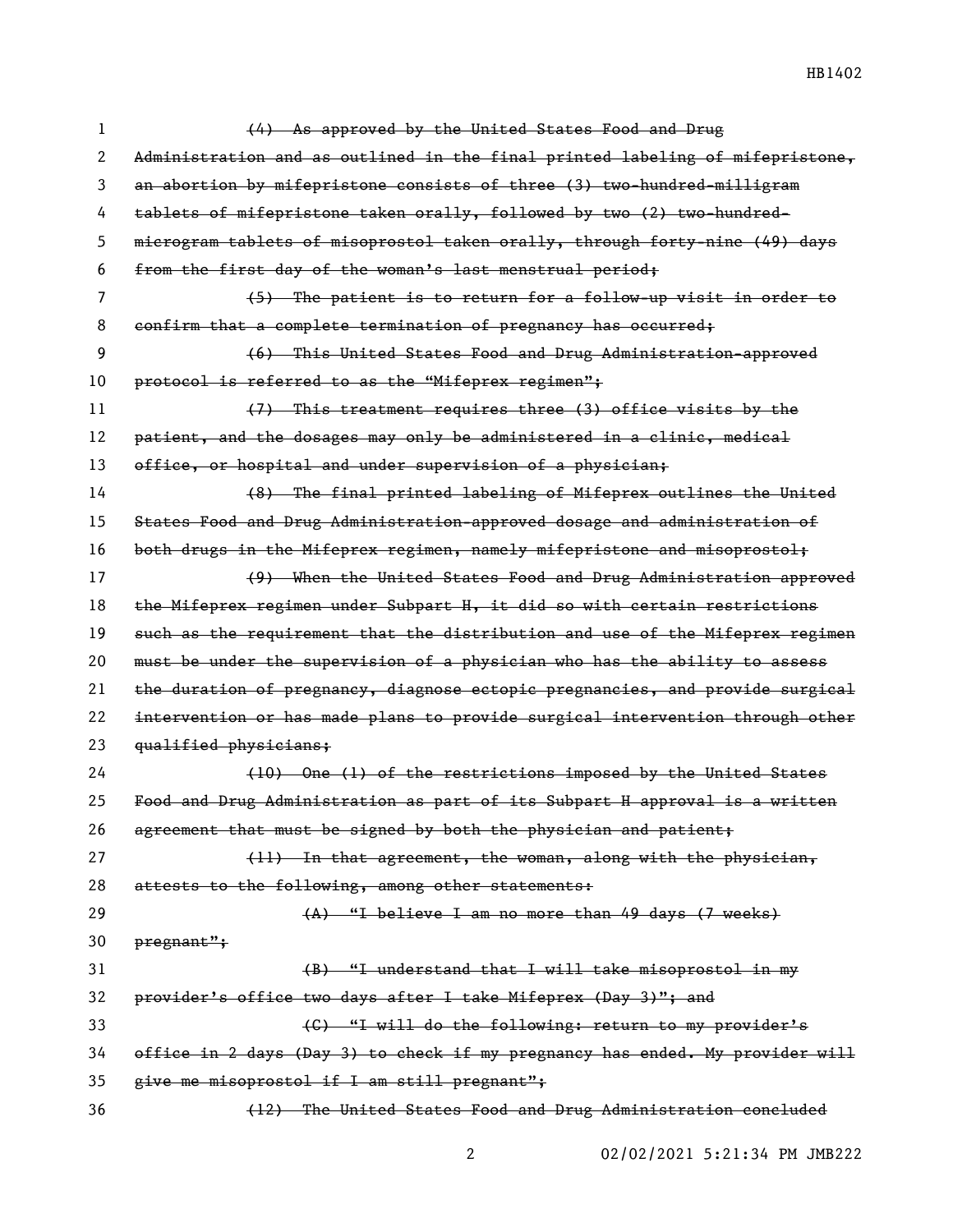| 1  | that available medical data did not support the safety of home use of         |
|----|-------------------------------------------------------------------------------|
| 2  | misoprostol, and it specifically rejected information in the Mifeprex final   |
| 3  | printed labeling on self-administering misoprostol at home;                   |
| 4  | (13) Court testimony in Planned Parenthood Cincinnati Region v.               |
| 5  | Taft, 459 F. Supp. 2d 626 (S.D. Oh. 2006), by Planned Parenthood and other    |
| 6  | abortion providers demonstrates that providers routinely fail to follow the   |
| 7  | United States Food and Drug Administration approved protocol for the Mifeprex |
| 8  | regimen as it is outlined in the Mifeprex final printed labeling and that     |
| 9  | providers are administering a single oral dose of two hundred milligrams (200 |
| 10 | mg) of mifepristone, followed by a single vaginal or buccal dose of eight-    |
| 11 | tenths of one milligram (.8 mg) of misoprostol, through sixty-three (63) days |
| 12 | of the woman's last menstrual period, without medical supervision and without |
| 13 | follow-up care;                                                               |
| 14 | (14) The use of mifepristone presents significant medical risks               |
| 15 | to women, including without limitation abdominal pain, cramping, vomiting,    |
| 16 | headache, fatigue, uterine hemorrhage, viral infections, and pelvic           |
| 17 | inflammatory disease;                                                         |
| 18 | (15) Abortion-inducing drugs are associated with an increased                 |
| 19 | risk of complications relative to surgical abortion, and the risk of          |
| 20 | complications increases with advancing gestational age and, in the instance   |
| 21 | of the Mifeprex regimen, with failure to complete the two-step dosage         |
| 22 | process:                                                                      |
| 23 | $(16)(A)$ In July 2011, the United States Food and Drug                       |
| 24 | Administration reported two thousand two hundred seven (2,207) adverse events |
| 25 | in the United States after women used the Mifeprex regimen for the            |
| 26 | termination of pregnancy.                                                     |
| 27 | (B) Among those were fourteen (14) deaths, six hundred                        |
| 28 | twelve (612) hospitalizations, three hundred thirty-nine (339) blood          |
| 29 | transfusions, and two hundred fifty-six (256) infections, including forty-    |
| 30 | eight (48) severe infections;                                                 |
| 31 | $(17)(A)$ Off-label or so-called evidence-based use of the                    |
| 32 | Mifeprex regimen may be deadly.                                               |
| 33 | (B) To date, fourteen (14) women have reportedly died                         |
| 34 | after administration of the Mifeprex regimen, with eight (8) deaths           |
| 35 | attributed to severe bacterial infection.                                     |
| 36 | (C) All eight (8) of those women administered the regimen                     |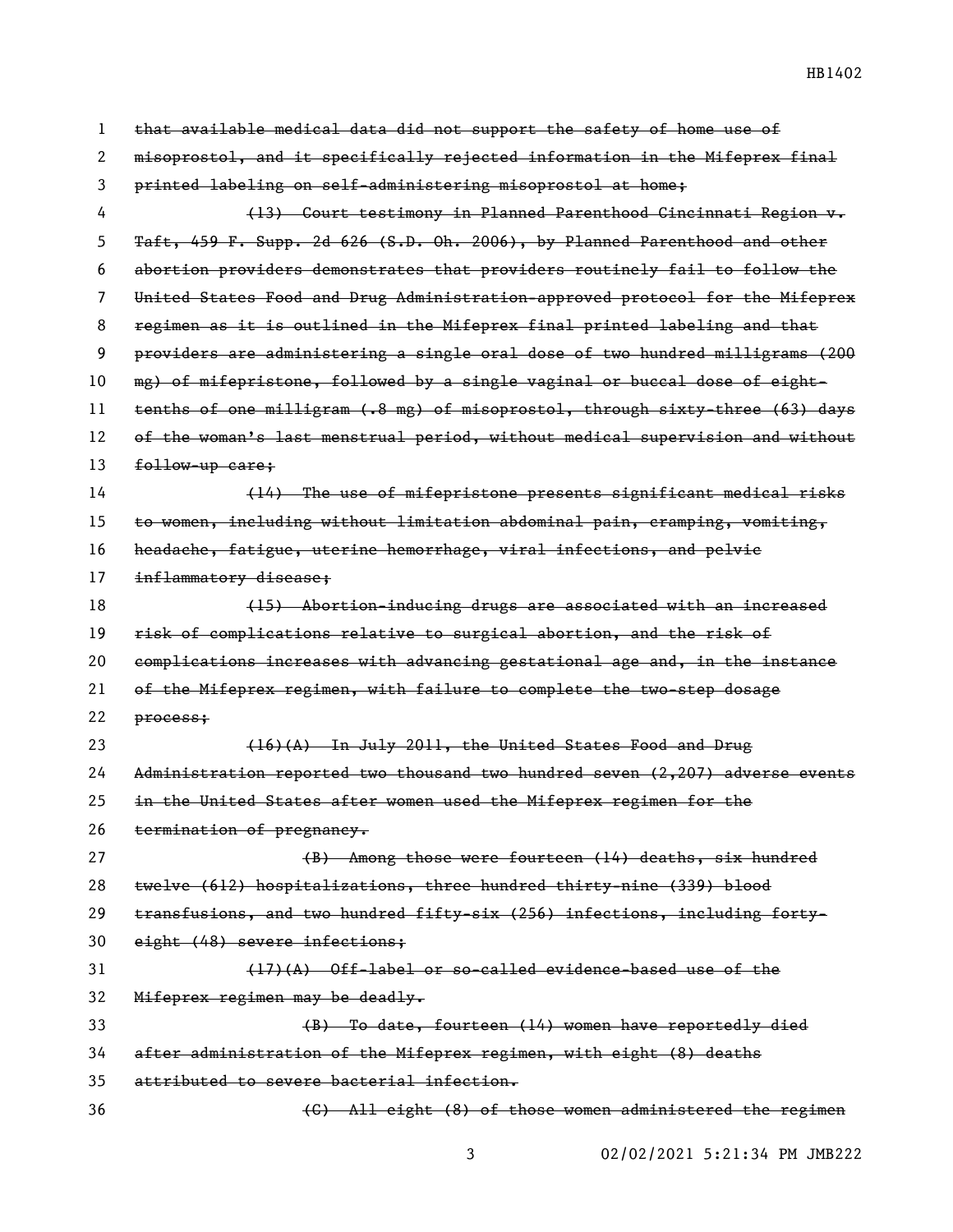HB1402

| 1              | in an off-label or evidence-based manner advocated by abortion providers.     |
|----------------|-------------------------------------------------------------------------------|
| $\mathbf{2}$   | (D) The United States Food and Drug Administration has not                    |
| 3              | been able to conclude whether off-label use led to the eight (8) deaths; and  |
| 4              | (18) Medical evidence demonstrates that women who use abortion-               |
| 5              | inducing drugs incur more complications than those who have surgical          |
| 6              | abortions.                                                                    |
| $\overline{7}$ | The use of abortion-inducing drugs, including the Mifeprex<br>(1)             |
| 8              | regimen, also known as "RU-486" or "mifepristone", presents significant       |
| 9              | medical risks, including without limitation incomplete abortion, sepsis or    |
| 10             | other infections, uterine hemorrhage, blood clots, abdominal pain, fever,     |
| 11             | vomiting, headache, fatigue, pelvic inflammatory disease, and death;          |
| 12             | (2) Medical evidence demonstrates that women who use abortion-                |
| 13             | inducing drugs risk significantly more complications than those who undergo   |
| 14             | surgical abortions;                                                           |
| 15             | The risk of complications, as well as the failure rate for<br>(3)             |
| 16             | drug-induced abortions, increases with advancing gestational age;             |
| 17             | (4) A woman's ability to provide informed consent depends on the              |
| 18             | extent to which the woman receives information sufficient to make an informed |
|                |                                                                               |
| 19             | choice;                                                                       |
| 20             | (5) The decision to abort "is an important, and often a                       |
| 21             | stressful one, and it is desirable and imperative that it be made with full   |
| 22             | knowledge of its nature and consequences";                                    |
| 23             | (6) To facilitate reliable scientific studies and research on                 |
| 24             | the safety and efficacy of abortion-inducing drugs, it is essential that the  |
| 25             | medical and public health communities have access to accurate information on  |
| 26             | the efficacy of abortion-inducing drugs and resulting complications;          |
| 27             | Abortion "recordkeeping and reporting provisions that are<br>(7)              |
| 28             | reasonably directed to the preservation of maternal health and that properly  |
| 29             | respect a patient's confidentiality and privacy are permissible"; and         |
| 30             | (8) "The collection of information with respect to actual                     |
| 31             | patients is a vital element of medical research, and so it cannot be said     |
| 32             | that the [abortion reporting] requirements serve no purpose other than to     |
| 33             | make abortions more difficult".                                               |
| 34             | Based on the findings in subsection (a) of this section, it is the<br>(b)     |
| 35             | purpose of this subchapter to:                                                |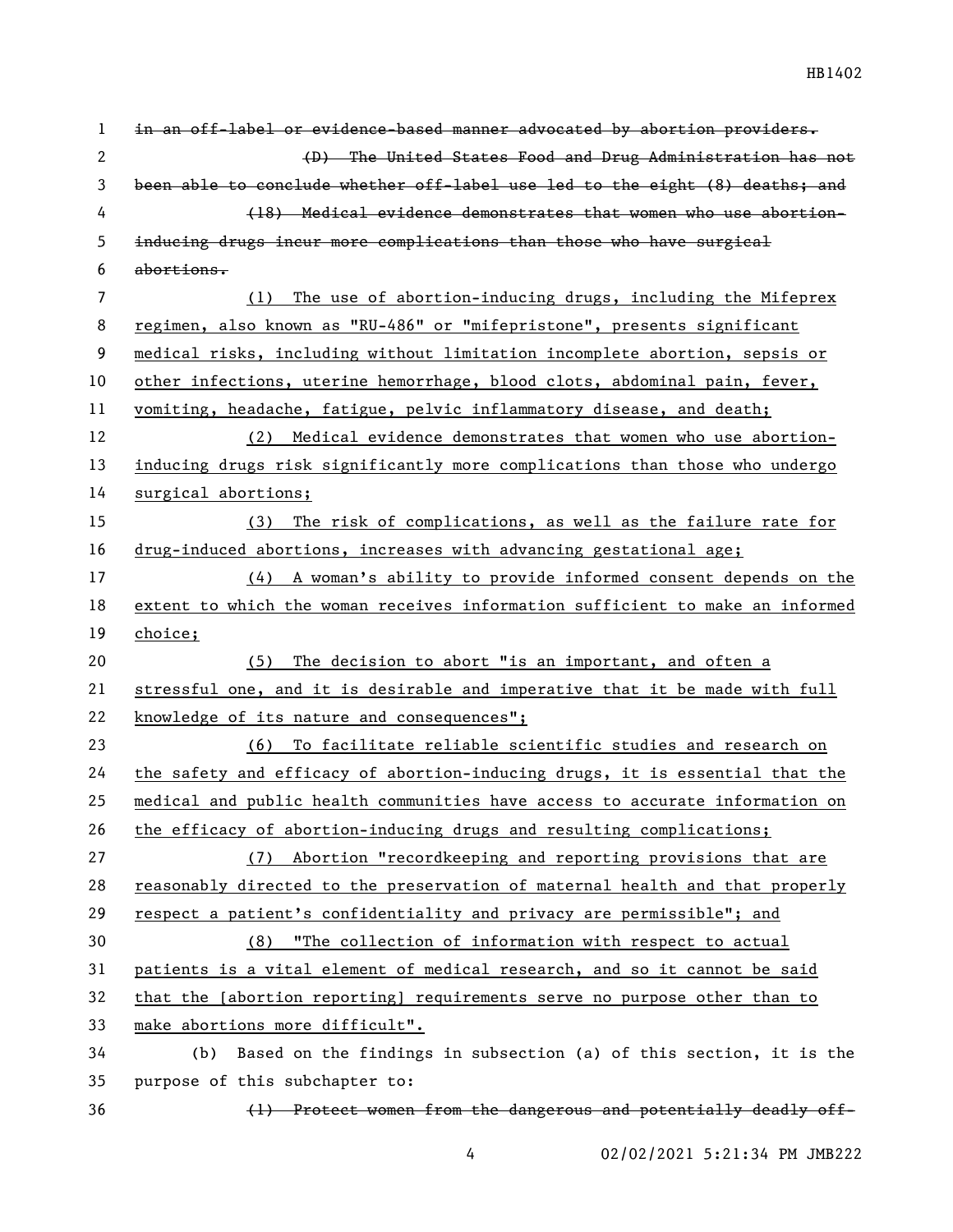| 1  | label use of abortion-inducing drugs such as, but not limited to, the         |
|----|-------------------------------------------------------------------------------|
| 2  | Mifeprex regimen; and                                                         |
| 3  | (2) Ensure that physicians abide by the protocol tested and                   |
| 4  | approved by the United States Food and Drug Administration for such abortion- |
| 5  | inducing drugs, as outlined in the drug labels.                               |
| 6  | Protect the health and welfare of every woman considering a<br>(1)            |
| 7  | drug-induced abortion;                                                        |
| 8  | (2) Ensure that:                                                              |
| 9  | (A) A physician examines a woman before prescribing,                          |
| 10 | administering, or dispensing an abortion-inducing drug; and                   |
| 11 | (B) A woman considering a drug-induced abortion receives                      |
| 12 | comprehensive information on abortion-inducing drugs;                         |
| 13 | (3) Reduce "the risk that a woman may elect an abortion, only to              |
| 14 | discover later, with devastating psychological consequences, that her         |
| 15 | decision was not fully informed"; and                                         |
| 16 | (4) Add to the sum of medical and public health knowledge                     |
| 17 | through the compilation of relevant data on drug-induced abortions performed  |
| 18 | in the state, as well as on all medical complications and maternal deaths     |
| 19 | resulting from these abortions.                                               |
| 20 |                                                                               |
| 21 | 20-16-1503. Definitions.                                                      |
| 22 | As used in this subchapter:                                                   |
| 23 | (1)(A) "Abortion" means the act of using or prescribing any                   |
| 24 | instrument, medicine, drug, or any other substance, device, or means with the |
| 25 | intent to terminate the clinically diagnosable pregnancy of a woman, with     |
| 26 | knowledge that the termination by those means will with reasonable likelihood |
| 27 | cause the death of the unborn child.                                          |
| 28 | An act under subdivision (1)(A) of this section is not<br>(B)                 |
| 29 | an abortion if the act is performed with the intent to:                       |
| 30 | Save the life or preserve the health of the<br>(i)                            |
| 31 | unborn child;                                                                 |
| 32 | Remove a dead unborn child caused by<br>(ii)                                  |
| 33 | spontaneous abortion;                                                         |
| 34 | (iii) Remove an ectopic pregnancy; or                                         |
| 35 | (iv)<br>Treat a maternal disease or illness for which                         |
| 36 | the prescribed drug is indicated;                                             |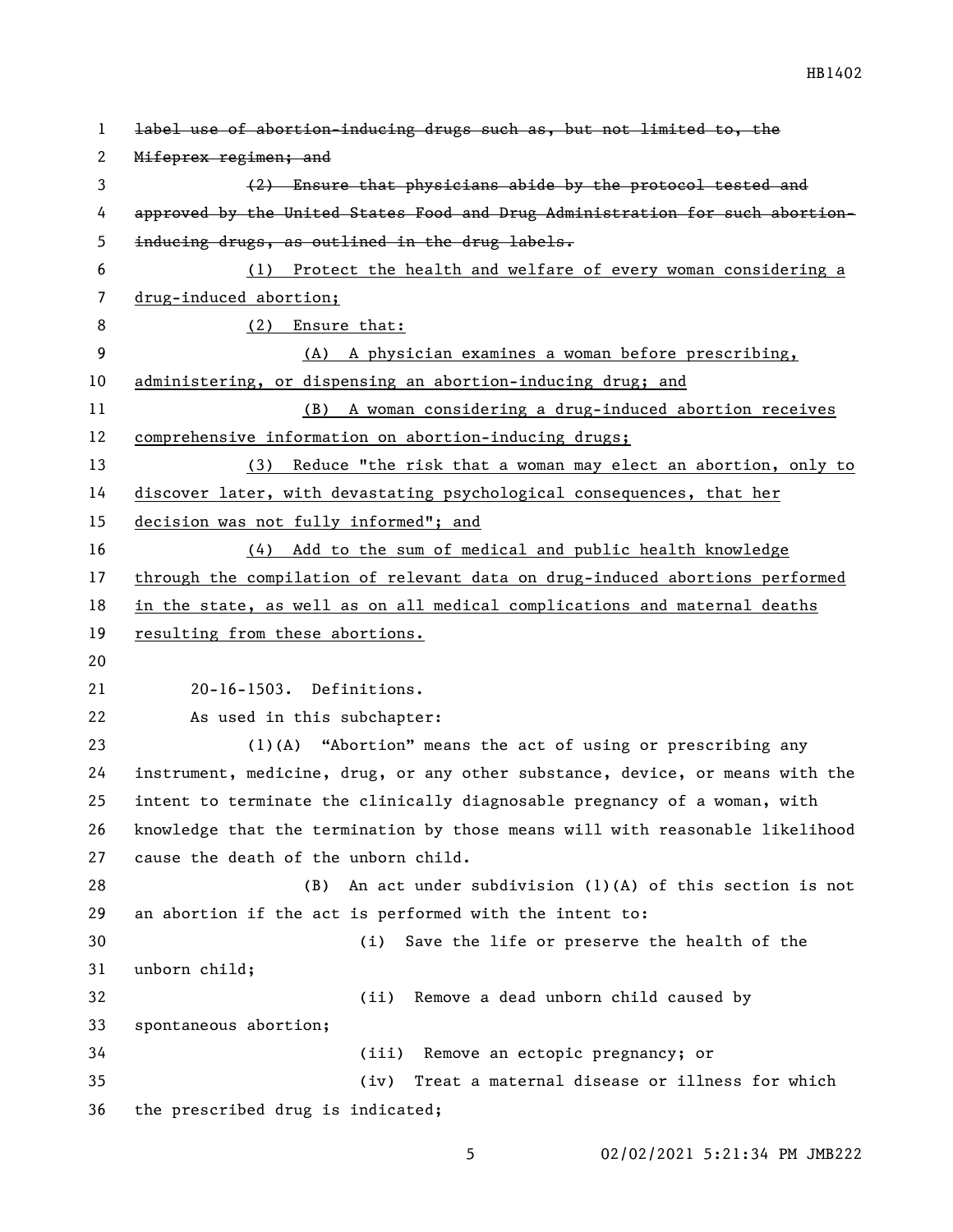(2)(A) "Abortion-inducing drug" means a medicine, drug, or any other substance prescribed or dispensed with the intent of terminating the clinically diagnosable pregnancy of a woman, with knowledge that the termination will with reasonable likelihood cause the death of the unborn child. (B) "Abortion-inducing drugs" includes off-label use of drugs known to have abortion-inducing properties, which are prescribed specifically with the intent of causing an abortion, such as misoprostol, Cytotec, and methotrexate. (C) This definition does not apply to drugs that may be known to cause an abortion, but which are prescribed for other medical indications such as chemotherapeutic agents or diagnostic drugs. (D) Use of drugs to induce abortion is also known as a medical, drug-induced, or chemical abortion; (3) "Adverse event" means an undesirable experience associated with the use of a medical product in a patient, including without limitation an event that causes: 18 (A) Death; 19 (B) Threat to life; (C) Hospitalization; (D) Disability or permanent damage; (E) Congenital anomaly or birth defect, or both; (F) Required intervention to prevent permanent impairment or damage; or (G) Other serious important medical events, including without limitation: (i) Allergic bronchospasm requiring treatment in an emergency room; (ii) Serious blood dyscrasias; (iii) Seizures or convulsions that do not result in hospitalization; and (iv) The development of drug dependence or drug abuse; (4) "Final printed labeling" means the United States Food and Drug Administration-approved informational document for an abortion-inducing drug that outlines the protocol authorized by the United States Food and Drug

02/02/2021 5:21:34 PM JMB222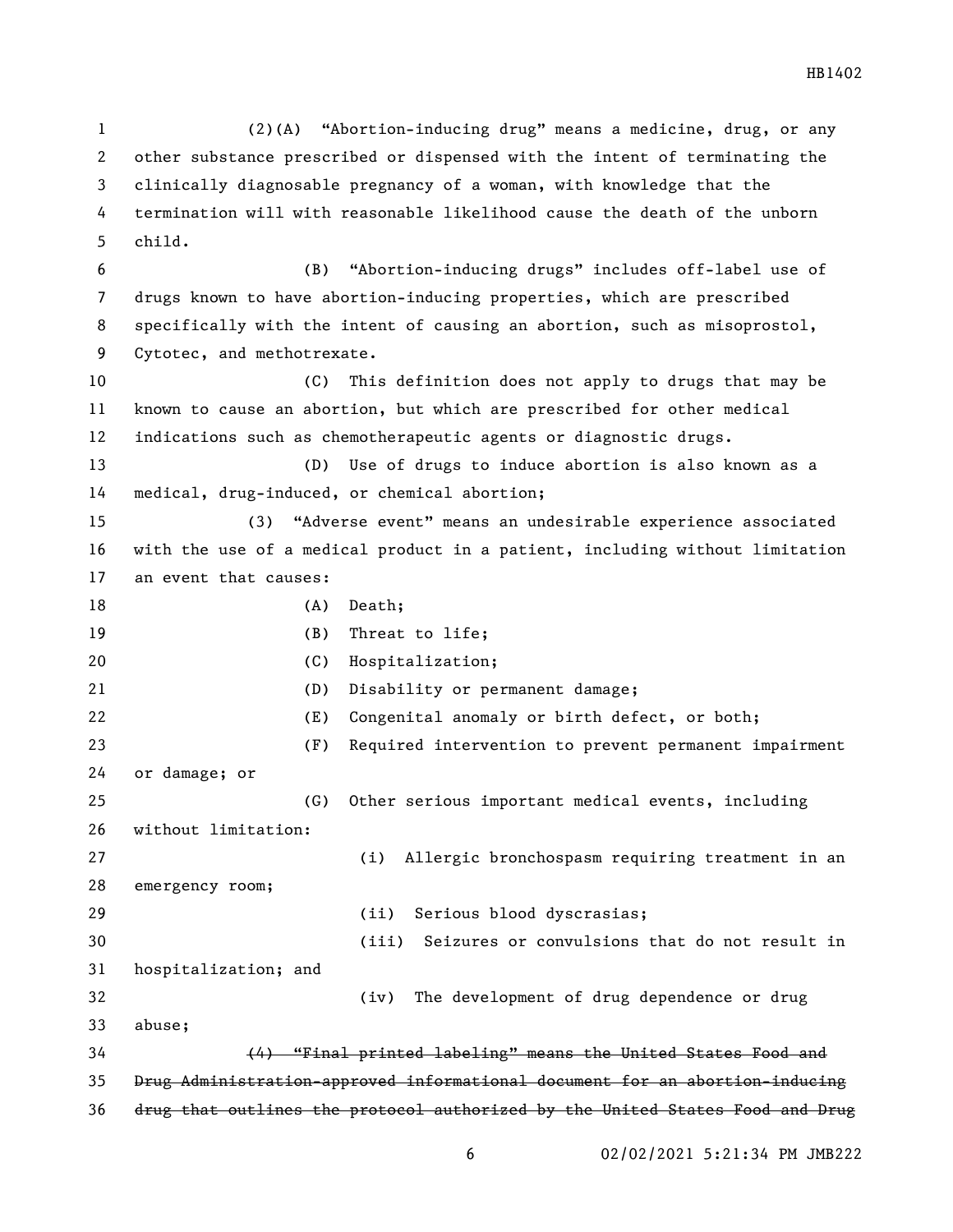Administration and agreed upon by the drug company applying for United States Food and Drug Administration authorization of that drug;  $(5)(4)$  "Gestational age" means the time that has elapsed since the first day of the woman's last menstrual period; (6) "Mifeprex regimen" means the abortion-inducing drug regimen that involves administration of mifepristone or the brand name "Mifeprex" and misoprostol, which is the only abortion-inducing drug regimen approved by the United States Food and Drug Administration and is also known as the RU-486 9 regimen or simply RU-486; (7) "Mifepristone" means the first drug used in the Mifeprex regimen; (8) "Misoprostol" means the second drug used in the Mifeprex 13 regimen;  $(9)(5)$  "Physician" means any person licensed to practice medicine in this state, including medical doctors and doctors of osteopathy; and 17 (10)(6) "Unborn child" means the offspring of human beings from conception until birth. 20-16-1504. Unlawful distribution of abortion-inducing drug.  $(a)(1)$  It shall be unlawful to knowingly give, sell, dispense, administer, or otherwise provide or prescribe an abortion-inducing drug to a pregnant woman to induce an abortion or enable another person to induce an abortion unless the person who gives, sells, dispenses, administers, or otherwise provides or prescribes the abortion-inducing drug is a physician and the provision or prescription of the abortion-inducing drug satisfies the protocol authorized by the United States Food and Drug Administration, as 28 outlined in the final printed labeling for the drug or drug regimen.  $(2)$  In the case of the Mifeprex regimen, the final printed labeling for Mifeprex includes the United States Food and Drug Administration-approved dosage and administration instructions for both mifepristone and misoprostol. (b) Because the failure and complication rates from medical abortion increase with advancing gestational age, because the physical symptoms of medical abortion can be identical to the symptoms of ectopic pregnancy, and because abortion-inducing drugs do not treat ectopic pregnancies but rather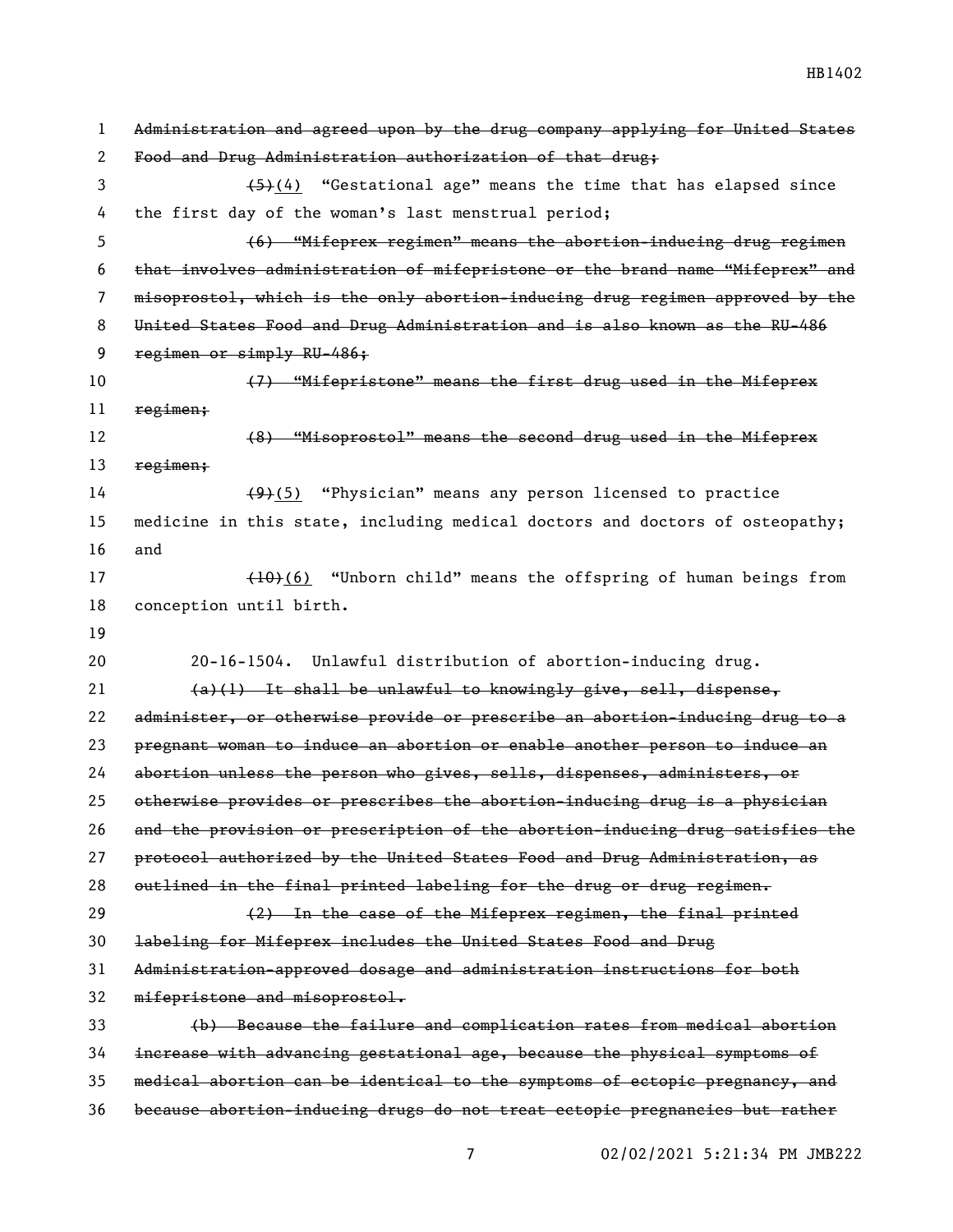| 1  | are contraindicated in ectopic pregnancies, the physician giving, selling,    |
|----|-------------------------------------------------------------------------------|
| 2  | dispensing, administering, or otherwise providing or prescribing the          |
| 3  | abortion-inducing drug shall first examine the woman and document in the      |
| 4  | woman's medical chart prior to giving, selling, dispensing, administering, or |
| 5  | otherwise providing or prescribing the abortion-inducing drug the following   |
| 6  | information without limitation:                                               |
| 7  | (1) Gestational age; and                                                      |
| 8  | (2) Intrauterine location of the pregnancy.                                   |
| 9  | (e) Every pregnant woman to whom a physician gives, sells, dispenses,         |
| 10 | administers, or otherwise provides or prescribes any abortion-inducing drug   |
| 11 | shall be provided with a copy of the drug's label.                            |
| 12 | (d)(1) The physician who gives, sells, dispenses, administers, or             |
| 13 | otherwise provides or prescribes the abortion-inducing drug shall have a      |
| 14 | signed contract with a physician who agrees to handle complications and be    |
| 15 | able to produce that signed contract on demand by the patient or by the       |
| 16 | Department of Health.                                                         |
| 17 | (2) The physician who contracts to handle emergencies shall have              |
| 18 | active admitting privileges and gynecological/surgical privileges at a        |
| 19 | hospital designated to handle any emergencies associated with the use or      |
| 20 | ingestion of the abortion-inducing drug.                                      |
| 21 | (3) Every pregnant woman to whom a physician gives, sells,                    |
| 22 | dispenses, administers, or otherwise provides or prescribes any abortion-     |
| 23 | inducing drug shall receive the name and phone number of the contracted       |
| 24 | physician and the hospital at which that physician maintains admitting        |
| 25 | privileges and which can handle any emergencies.                              |
| 26 | (e)(1) The physician who gives, sells, dispenses, administers, or             |
| 27 | otherwise provides or prescribes any abortion-inducing drug, or an agent of   |
| 28 | the physician, shall schedule a follow-up visit for the woman for             |
| 29 | approximately fourteen (14) days after administration of the abortion-        |
| 30 | inducing drug to confirm that the pregnancy is completely terminated and to   |
| 31 | assess the degree of bleeding.                                                |
| 32 | (2) The physician or agent of the physician shall make all                    |
| 33 | reasonable efforts to ensure that the woman returns for the scheduled         |
| 34 | appointment.                                                                  |
| 35 | (3) A brief description of the efforts made to comply with this               |
| 36 | subsection, including without limitation the date, time, and identification   |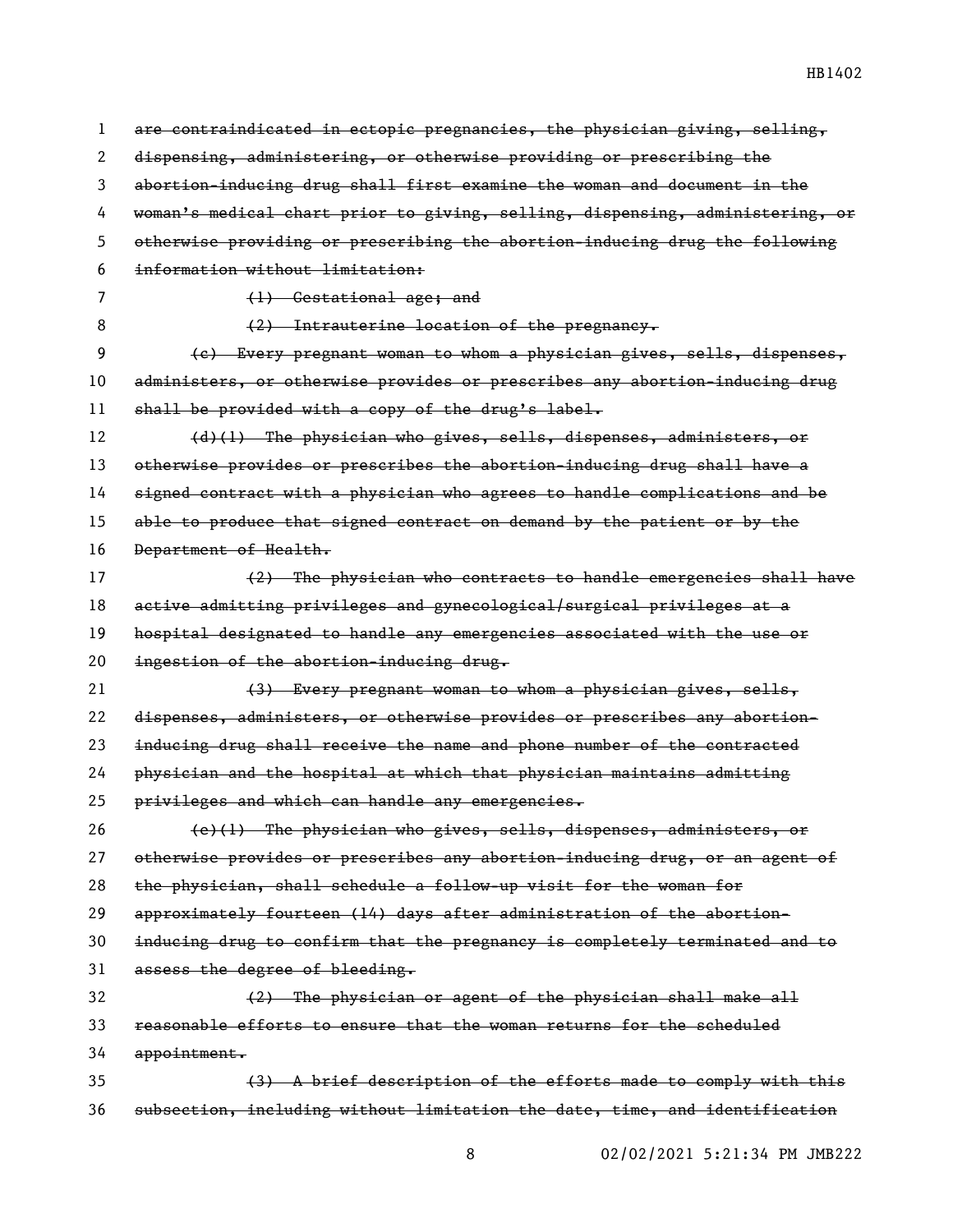| 1  | by name of the person making such efforts, shall be included in the woman's  |
|----|------------------------------------------------------------------------------|
| 2  | medical record.                                                              |
| 3  | (a) Abortion-inducing drugs shall only be prescribed, administered,          |
| 4  | dispensed, or otherwise provided by a physician following procedures set out |
| 5  | in this subchapter.                                                          |
| 6  | (b) It is unlawful for any manufacturer, supplier, physician, or any         |
| 7  | other person to provide any abortion-inducing drug via courier, delivery, or |
| 8  | mail service.                                                                |
| 9  | (c) Before providing an abortion-inducing drug, the physician                |
| 10 | prescribing, administering, dispensing, or otherwise providing the abortion- |
| 11 | inducing drug shall:                                                         |
| 12 | (1)<br>Examine the pregnant woman in person;                                 |
| 13 | (2)<br>Independently verify that an intrauterine pregnancy exists;           |
| 14 | $(3)(A)$ Determine the woman's blood type.                                   |
| 15 | (B) If the pregnant woman is Rh negative, the physician                      |
| 16 | shall be able to and offer to administer RhoGAM at the time of the abortion; |
| 17 | and                                                                          |
| 18 | Document in the pregnant woman's medical chart or record the<br>(4)          |
| 19 | gestational age and intrauterine location of the pregnancy and whether the   |
| 20 | pregnant woman received treatment for Rh negativity.                         |
| 21 | (d) A physician prescribing, administering, dispensing, or otherwise         |
| 22 | providing an abortion-inducing drug shall be credentialed and competent to   |
| 23 | handle abortion complication management, including emergency transfer, or    |
| 24 | have a signed agreement with an associated physician who is credentialed to  |
| 25 | handle abortion complications.                                               |
| 26 | (e) When a signed agreement exists between an associated physician,          |
| 27 | every pregnant woman to whom a physician prescribes, administers, dispenses, |
| 28 | or otherwise provides an abortion-inducing drug shall be given the name and  |
| 29 | telephone number of the associated physician.                                |
| 30 | The physician prescribing, administering, dispensing, or otherwise<br>(f)    |
| 31 | providing an abortion-inducing drug or an agent of the physician shall       |
| 32 | schedule a follow-up visit for the woman at approximately seven (7) to       |
| 33 | fourteen (14) days after administration of the abortion-inducing drug to     |
| 34 | confirm that the pregnancy is completely terminated and to assess the degree |
| 35 | of bleeding.                                                                 |
| 36 | The physician or an agent of the physician shall make all<br>(g)             |

9 02/02/2021 5:21:34 PM JMB222